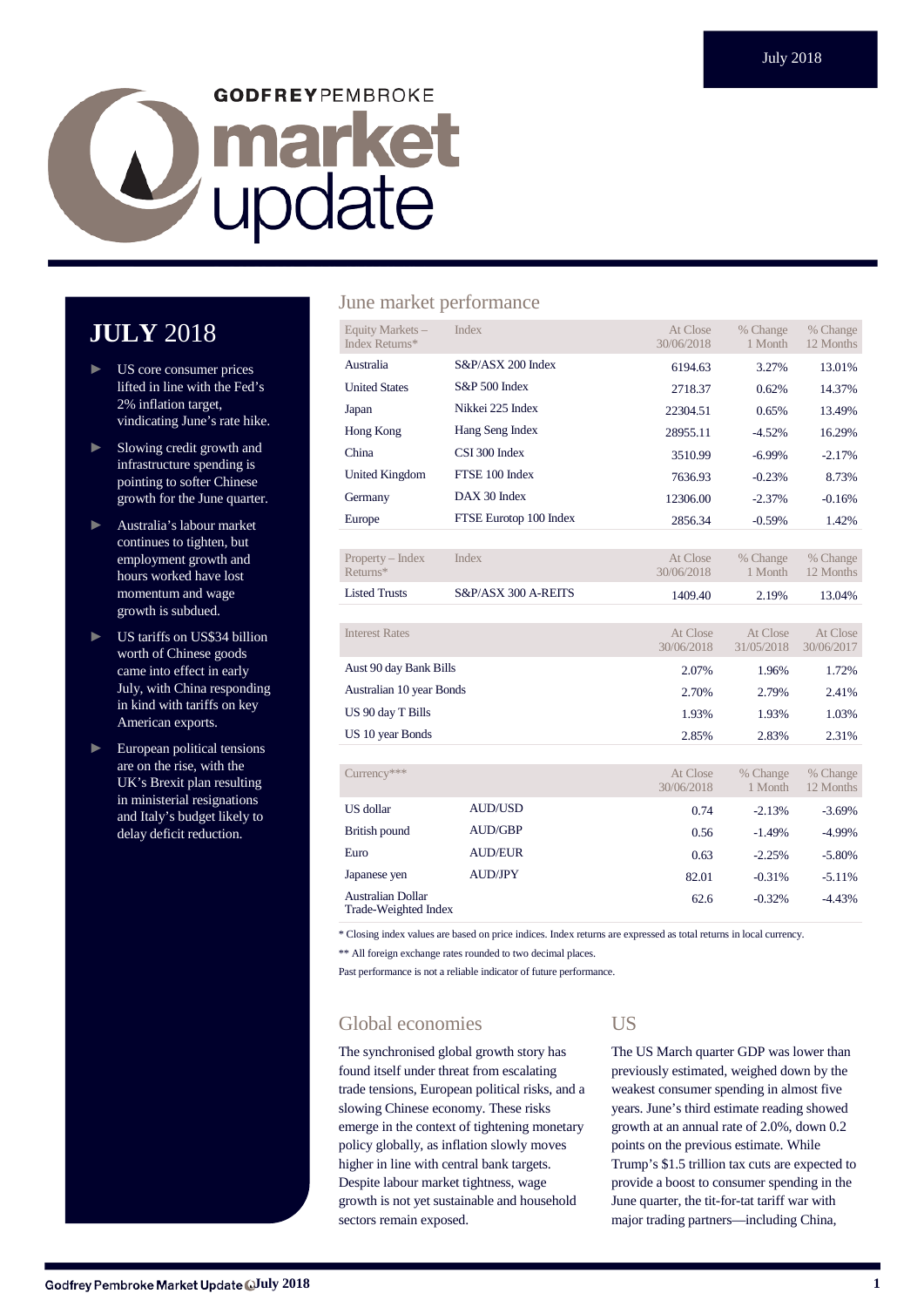

#### US (cont.)

Canada, Mexico and the EU—could prove a drag on growth, putting pressure on supply chains and possibly undercutting business investment. June's core CPI rate pushed from 2.1% to 2.2% year-on-year, while the core PCE index—the Fed's preferred measure—rose from 1.8% to 2.0% and is now sitting at the Fed's inflation target for the first time since April 2012. Labour conditions remain tight, but jobs growth continues to surprise, with a greater than expected 213,000 jobs added in June. The ISM manufacturing PMI rose 1.5 points in June to 60.2, with a shortage of skilled labour and materials failing to put a dent in production. Despite the continued tightening, wage growth has failed to budge, steady at 2.7% year-on-year and falling short of the forecast 2.8%.

#### Europe

Headline inflation in the eurozone rose from 1.9% to 2.0% in June, although this was due mostly to an 8.0% rise in energy prices. Underlying price pressure remains weak, with the core CPI falling from 1.1% to 1.0%. While the ECB announced an end to its bond-buying program by the end of 2018, monetary policy is likely to remain very accommodative. In the ongoing trade saga, the US has threatened to impose higher tariffs on European automakers, with President Trump accusing the EU of unfairly targeting US car makers. German Chancellor Angela Merkel signalled her willingness to lower auto tariffs, contingent on agreement from Germany's 'big five'. Meanwhile, the IMF issued its own warning for the German economy: while growth is forecast to continue at 2.2% in 2018 and 2.1% in 2019, a trade war or banking crisis would strike a severe blow to confidence. In Italy, the governing coalition of right-wing parties has solidified its economic program. Adding both tax cuts and universal basic income in its first budget, they have shown both voters and markets that it is not backing down from its agenda. Meanwhile, UK Prime Minister May's attempt to work out a Brexit negotiation plan has resulted in high political drama with the resignation of pro-leave ministers.

#### China

China's economy continues to show signs of fatigue, with slowing credit growth and infrastructure spending pointing to softer economic growth for the June quarter. June's official PMI figure showed a further loss of momentum in the manufacturing economy, falling from 51.6 to 51.5, while industrial production also fell 6.9% to 6.8% year-onyear. Chinese firms have felt the pinch from the government's measures to curb risky lending, resulting in higher borrowing costs and reduced access to funds for smaller companies. The People's Bank of China (PBOC) responded by cutting reserve requirements for the major state-owned banks—the third such move in 2018. On 6 July, US tariffs on US\$34 billion worth of Chinese goods came into effect, with China responding in kind with tariffs on American soybeans, pork and electric vehicles. The major fear for markets is that these tit-for-tat tariff rises will result in a prolonged trade conflict. PBOC Governor Yi Gang said China will "keep the yuan exchange rate basically stable at a reasonable and balanced level", and said recent weakness was the result of market fluctuations and not central bank guidance.

#### Asia region

Revised GDP data confirmed that the Japanese economy shrank by an annualised 0.6% in the March quarter, putting an end to eight consecutive quarters of growth. This places Japan at risk of a technical recession (defined as two consecutive quarters of negative growth), and while the contraction was caused by temporary factors, a strong rebound appears unlikely. Consumer spending fell by an annualised 3.9% in May, well below expectations, while the latest manufacturing PMI showed a contraction in export orders, possibly due to broader traderelated uncertainty. Wage growth remains strong, rising 1.3% in May, with a tight labour market expected to boost inflation expectations. In a surprise move, the Japanese government announced plans to allow up to 500,000 guest workers into the country to ease labour shortages in key sectors. Mounting consumer price pressures are still a concern for the Bank of India, with a rallying oil market and an increase in the government's minimum support price for farmers ahead of next year's election set to drive inflation.

#### Australia

Australian economic growth is on a sound footing, supported by a bounce in global growth, a strong commodities sector, and improved business and public sector investment. However, while there has been a surge in employment and hours worked over the past year, momentum has slowed from 2017's pace, and wage growth remains subdued at around 2.0%. Employment growth for the six months to May was an annualised 1.6%, down from a high of 4.0% in 2017. Prudential controls and tighter bank lending practices, partly in response to the Royal Commission into Financial Services, have already underpinned a slowdown in household credit and house prices. The extent to which this will impact the housing market and the economy is not yet known, but lower auction clearance rates and house prices suggest the risks are to the downside. Household spending is likely to be constrained going forward, with savings rates already low, while consumer sentiment appears to be improving but is still relatively subdued. Business conditions remain buoyant, driven by the pickup in investment and non-dwelling construction, but consumer-facing industries continue to struggle.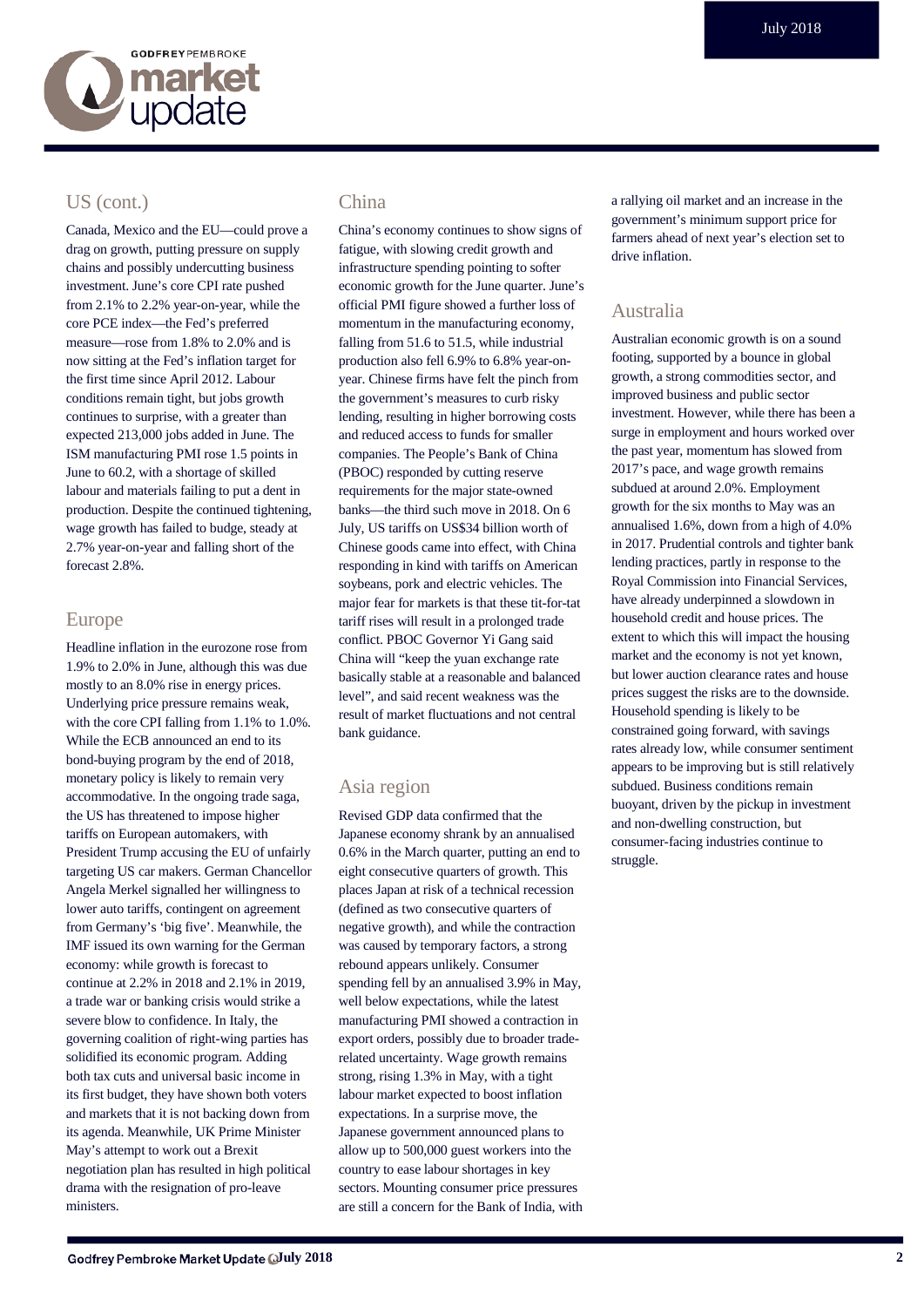

# **EQUITY MARKETS**

- ► Australia's S&P/ASX 200 Index returned 3.3% in June and has gained 13.0% over the past 12 months.
- ► Global developed market shares rose 2.3% and emerging market shares fell 1.8% in AUD terms.
- ► The US S&P 500 Index returned 0.6% and the Dow Jones Industrial Average fell 0.5% over the month.
- ► The German DAX 30 Index fell 2.4% in June and the French CAC 40 Index was down 0.6%.
- ► Europe's top shares, measured by the FTSE Eurotop 100 Index, and the broader STOXX Euro 600 Index both fell 0.6%.
- ► In Asia, Japan's Nikkei 225 Index rose 0.7% while China's CSI 300 Index dropped 7.0%.

#### Australian equities

|            | Index/Benchmark (% pa)                 |       | 1 Month 1 Year 3 Years 5 Years 7 Years |       |       |       |
|------------|----------------------------------------|-------|----------------------------------------|-------|-------|-------|
| Australian | S&P/ASX 200 Acc. Index                 | 3.27% | 13.01%                                 | 9.04% | 9.98% | 9.12% |
|            | S&P/ASX 50 Acc. Index                  |       | 3.67% 11.69%                           | 7.46% | 8.96% | 8.97% |
|            | S&P/ASX Small Ordinaries<br>Acc. Index | 1.06% | 24.25% 15.01% 11.56%                   |       |       | 4.89% |

The S&P/ASX 200 Accumulation Index rose 3.3% in June, led by the Energy (+7.8%) and IT (+6.3%) sectors. A late rally in oil prices saw oil refiner Caltex (+10.6%) gain, solidified by the announcement of a long-term wholesale food supply agreement with Woolworths (+7.2%). Machine learning tech provider Appen (+31.0%) saw the biggest price gain in June, surging 235.1% over the past 12 months, with investors seeing a potential wave of demand from global tech giants for artificial intelligence data. Over the past year to June, the ASX 200 has returned 13.0%, with Australia's top 20 largest shares lagging with a return of 11.3%. Meanwhile, the S&P/ASX Small Ordinaries Index, the benchmark for small-cap shares, has returned a remarkable 24.3%, with themes such as technological disruption, Chinese demand, and the commodity rally driving valuations higher. Growth shares continued their winning streak through the first half of 2018 and are currently the main drivers of market returns, among them consumer staples shares like a2 Milk Co (+5.9% in June and +179.8% over 12 months), as well as big names like CSL (+3.6% in June and +39.5% over 12 months).

| Sector                        | 1 Month   | 3 Months   | 1 Year     |
|-------------------------------|-----------|------------|------------|
| Energy                        | 7.76%     | 19.69%     | 41.56%     |
| <b>Information Technology</b> | 6.29%     | 10.90%     | 32.28%     |
| <b>Consumer Staples</b>       | 6.17%     | 11.89%     | 29.09%     |
| <b>Utilities</b>              | 6.00%     | 9.63%      | $-0.83%$   |
| <b>Financials ex Property</b> | 4.06%     | 4.07%      | 1.58%      |
| <b>Health Care</b>            | 2.65%     | 16.48%     | 27.69%     |
| <b>Consumer Discretionary</b> | 2.06%     | 10.72%     | 15.26%     |
| Materials                     | 1.79%     | 11.72%     | 29.94%     |
| <b>Industrials</b>            | 0.68%     | 5.32%      | 7.05%      |
| <b>Telecommunications</b>     | $-5.77\%$ | $-13.67\%$ | $-30.90\%$ |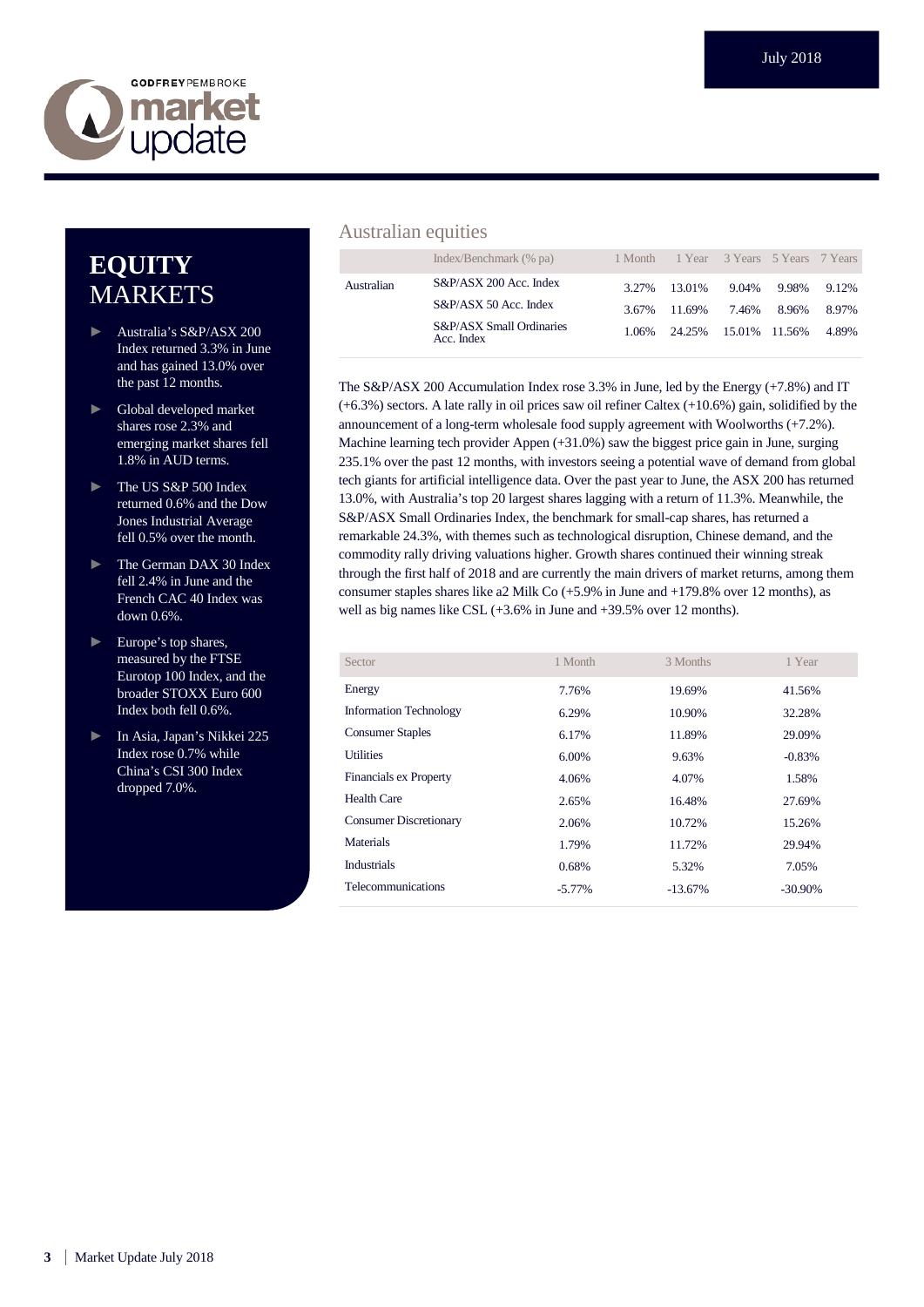

## **BIG MOVERS** THIS MONTH

#### **Going up**

| $\hat{\parallel}$ Energy       | 7.8% |
|--------------------------------|------|
| 11 Information Technology 6.3% |      |
| 1 Consumer Staples             | 6.2% |
|                                |      |

#### **Going down**

 $\downarrow$  Telecommunications -5.8%

#### Global Equities

|          | Index/Benchmark (% pa)                           | 1 Month  | 1 Year | 3 Years | 5 Years | 7 Years |
|----------|--------------------------------------------------|----------|--------|---------|---------|---------|
| Global   | <b>MSCI</b> World Ex Australia Index<br>(AUD)    | 2.28%    | 16.06% | 10.66%  | 15.45%  | 15.60%  |
|          | <b>MSCI</b> World Ex Australia Index<br>(LCL)    | 0.34%    | 16.64% | 10.88%  | 13.67%  | 12.54%  |
|          | MSCI World Ex Australia Small<br>Cap Index (AUD) | 2.09%    | 19.19% | 11.54%  | 16.59%  | 16.14%  |
| Emerging | <b>MSCI</b> Emerging Markets Index<br>(AUD)      | $-1.78%$ | 12.73% | 7.39%   | 10.00%  | 7.32%   |
|          | MSCI AC Far East Index (AUD)                     | $-1.64%$ | 14.96% | 8.60%   | 12.86%  | 12.22%  |

Global developed market shares, measured by the MSCI World Ex Australia Index, returned 2.3% in Australian dollar terms and 0.3% in local currency terms, reflecting lacklustre US performance, ongoing European weakness, and a softer Australian dollar. The US S&P 500 Index returned 0.6%, with the Consumer Staples (+4.2%) and Consumer Discretionary (+3.5%) sectors the biggest gainers. 21st Century Fox A shares (+28.9%) jumped during the month as Disney (+5.4%) bested Comcast (+5.2%) in a tense bidding war for the Murdoch owned entertainment conglomerate, offering US \$71.3 billion in cash and shares. Industrials (- 3.4%) was the worst performing US sector in June, dragged down by American Airlines Group (-12.8%) and Caterpillar (-10.7%). In Europe, the STOXX Euro 600 Index fell 0.6%, with trade uncertainty weighing on major auto stocks like Volkswagen (-11.6%) and Daimler (- 10.6%). In Asia, Japan's Nikkei 225 Index rose 0.7%, Hong Kong's Hang Seng fell 4.5%, and China's CSI 300 Index fell 7.0%. Emerging market shares fell 1.8% in Australian dollar terms, while small caps remain the superior performers over one year, returning 19.2%.

#### **Property**

|        | Index/Benchmark (% pa)                   |       | 1 Month 1 Year 3 Years 5 Years 7 Years |       |                     |       |
|--------|------------------------------------------|-------|----------------------------------------|-------|---------------------|-------|
|        | Australian S&P/ASX 200 A-REIT Acc. Index |       | 2.19% 13.04%                           |       | 9.70% 12.01% 13.54% |       |
| Global | FTSE EPRA/NAREIT Developed Ex            | 2.04% | 6.09%                                  | 6.78% | 8.66%               | 9.54% |
|        | Australia Index (AUD Hedged)             |       |                                        |       |                     |       |

The S&P/ASX 200 A-REIT Accumulation Index rose 2.2% in June as modest falls in shortterm yields lifted the sector during the month. Viva Energy REIT (+9.8%) was the top gainer, with parent company Viva Energy Group announcing its long-awaited IPO. Shopping centre leasing giant Scentre Group (+5.0%) continued to push higher, supported by favourable conditions in the retail market. High-yielding shares like National Storage REIT (+3.8%) also moved higher, providing an attractive income alternative to banks and telcos. Meanwhile, the prospect of falling house prices did nothing to help home and apartment builders Mirvac Group (-5.7%) and Stockland (-4.3%). Globally, developed market property rose 2.0% on a hedged basis in June. In the US, REITs enjoyed their fourth consecutive month of gains after suffering a sharp correction earlier in 2018. The Bloomberg US REIT Index rose 4.0%, led by shopping centres (+7.3%) and self-storage (+6.2%), while hotels (-2.8%) were down.